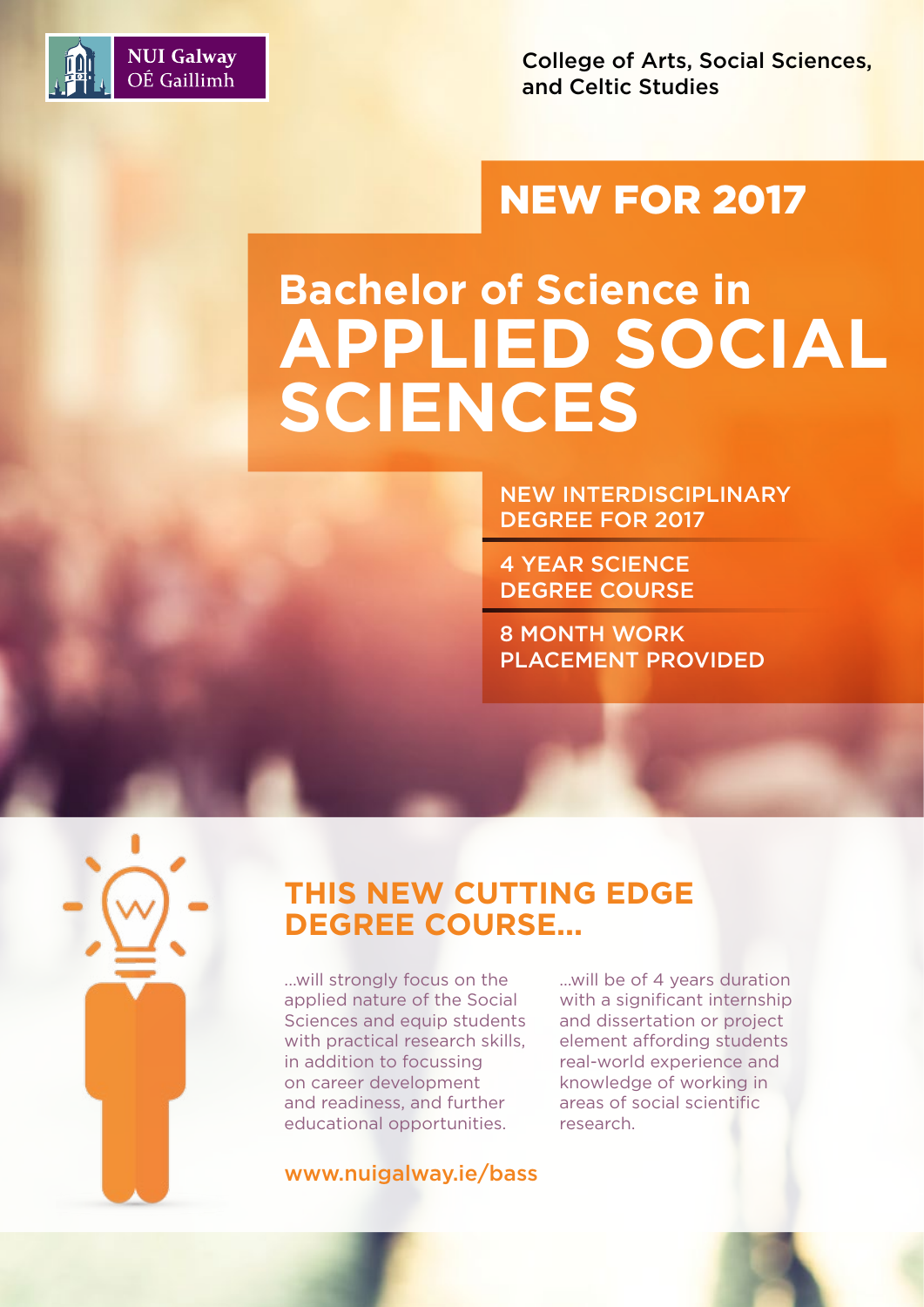### **BSc in Applied Social Sciences**

What is Social Science? Social science is the study of society and the manner in which people behave and influence the world around us. Social science tells us about the world beyond our immediate experience, and can help explain how our own society works - from the causes of unemployment or what helps sustainable growth, to how and why people vote, or what makes people happy. It provides vital information for governments and policymakers, local authorities, non-governmental organisations and others.

This new BSc in Applied Social Sciences at NUI Galway is a four-year applied science degree, which is developed to address the current and future skills requirements in the social sciences. This new degree course provides students with an understanding of contemporary issues vital for tackling society's most important and pressing social, ecological and economic issues of our times. In addition, this degree is an interdisciplinary course, providing graduates with multiple perspectives and knowledge to respond to complex societal challenge and providing new solutions that cannot be provided by one discipline alone. This new inter-disciplinary programme will draw on the key strength of Schools and Disciplines right across the College of Arts.

#### **COURSE OBJECTIVES:**

- To equip students with the ability to respond effectively and develop practical solutions and actions
- To develop students' research methods, skills and practical experience and afford them the confidence to undertake contemporary and pioneering research work in the Social Sciences
- To promote community and public engagement and policy design participation amongst students undertaking the programme
- To encourage the personal growth and development of each individual through student-focussed learning & teaching throughout the lifecycle of the programme.

#### **WHY STUDY THE NEW BSC IN APPLIED SOCIAL SCIENCES?**

Understanding processes of change, making reasoned arguments, communicating concisely and clearly to solve problems are all highly sought after qualities by many employers. Graduates from this programme have a wide range of skills and abilities that are invaluable in many sectors and professions and some of the specific skills and experiences developed while undertaking the Applied Social Sciences degree at NUI Galway include:

- Valuable experience from undertaking an eight month work placement, where students acquire invaluable practical work experience in diverse organisations and industries
- Research knowledge and design skills, and practical experience with research tools and applications
- Analytical skills including interpreting and presenting various forms of data and information
- Engagement in independent research and other initiatives for addressing wider societal challenges
- Development of socio-economic, ecological, political, psychological and ethical awareness
- Information Communications Technologies (ICT) skills, including an emphasis on Social Media engagement
- The ability to think and write critically and purposefully and communicate with a wide range of audiences such as policy designers, communities, as well as academic audiences.

### **COURSE FACTS: BSC IN APPLIED SOCIAL SCIENCES**

**CAO Code: GY123**

**Number of places: 80**

#### **Duration: 4 years**



- This course also includes a national or international internship - with a civil society organisation or Small & Medium sized Enterprise (SME) - or an international exchange with a university or institutional partners in an EU or non-EU member state integrated into the third year.
- In addition, students will be paired with an academic supervisor to design, develop and undertake a research project in year four, with a strong focus on publishing in an Open Access peer-review journal.

**Entry Requirements:** Leaving Certificate: Minimum Grade H5 in two subjects and passes in four other subjects at O6/H7 to include Irish, English, another language, and three other subjects recognised for entry purposes.

**A Level Grades:** CCC or equivalent combination

#### **Next start-date:** September 2017

**How to apply:** www.cao.ie

**Fees:** Please refer to http://www.nuigalway. ie/courses/undergraduate-courses/appliedsocial-sciences.html#course\_fees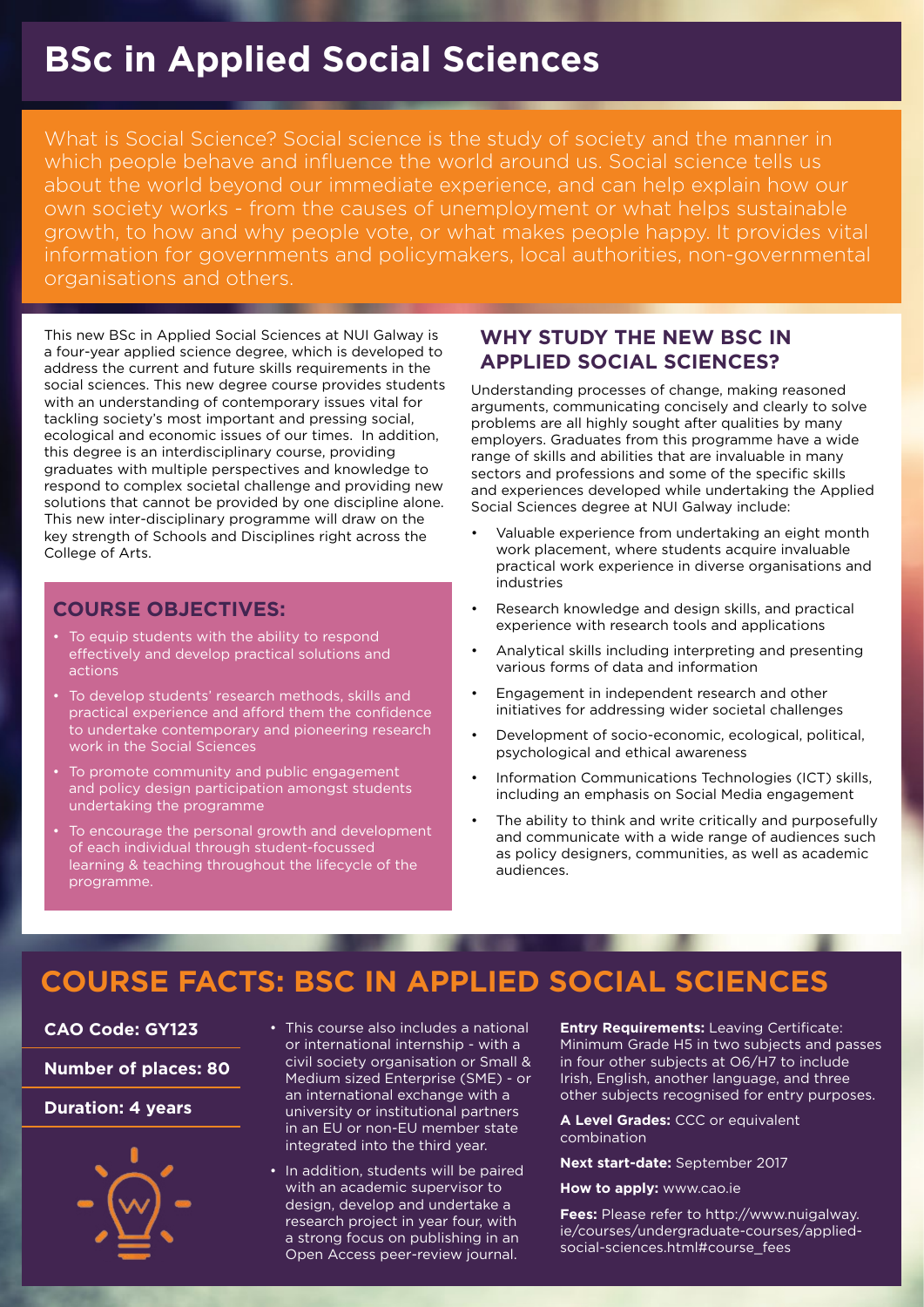### **Course Outline**



Students will be given a broad understanding of the Social Sciences in years one and two, and will choose a focused study pathway in year three and four that is most appropriate to their essential requirements and future employability or continuing education.

In **Year 1** of this interdisciplinary Degree, students will undertake Introducing the Social Sciences, Introduction to Sociology and Political Science, Psychology for Social Scientists, Introduction to Economic and Social Policy, Principles of Geography and Digital Citizenship. Students are not expected to have studied any of these subjects prior to undertaking the course.

learning and students will undertake research methods courses aimed at tackling current and future societal challenges.

In **Year 3** students will undertake a work based internship for 8 months (January-August) and a dedicated member of staff coordinates and places every student within their selected sector and tailors their training and experience.

In **Year 4** students will again select modules within their focused pathway and in addition students will be paired with an academic supervisor to design, develop and undertake a research project, with a strong focus on publishing their finished work.

#### **Applied learning**

A distinctive feature of the BSc in Applied Social Sciences will be the strong focus on the applied nature of the Social Sciences, which will equip students with practical skills in designing, conducting, and disseminating research.

This skill set will enable our graduate students to be proactive leaders across a multiple of societal, cultural and economic sectors that require and need interdisciplinary research talent. An 8 month work placement, providing real world experience and interactions with programme partners, will operate in Year 3 thus enhancing the employability of graduate students of the course.